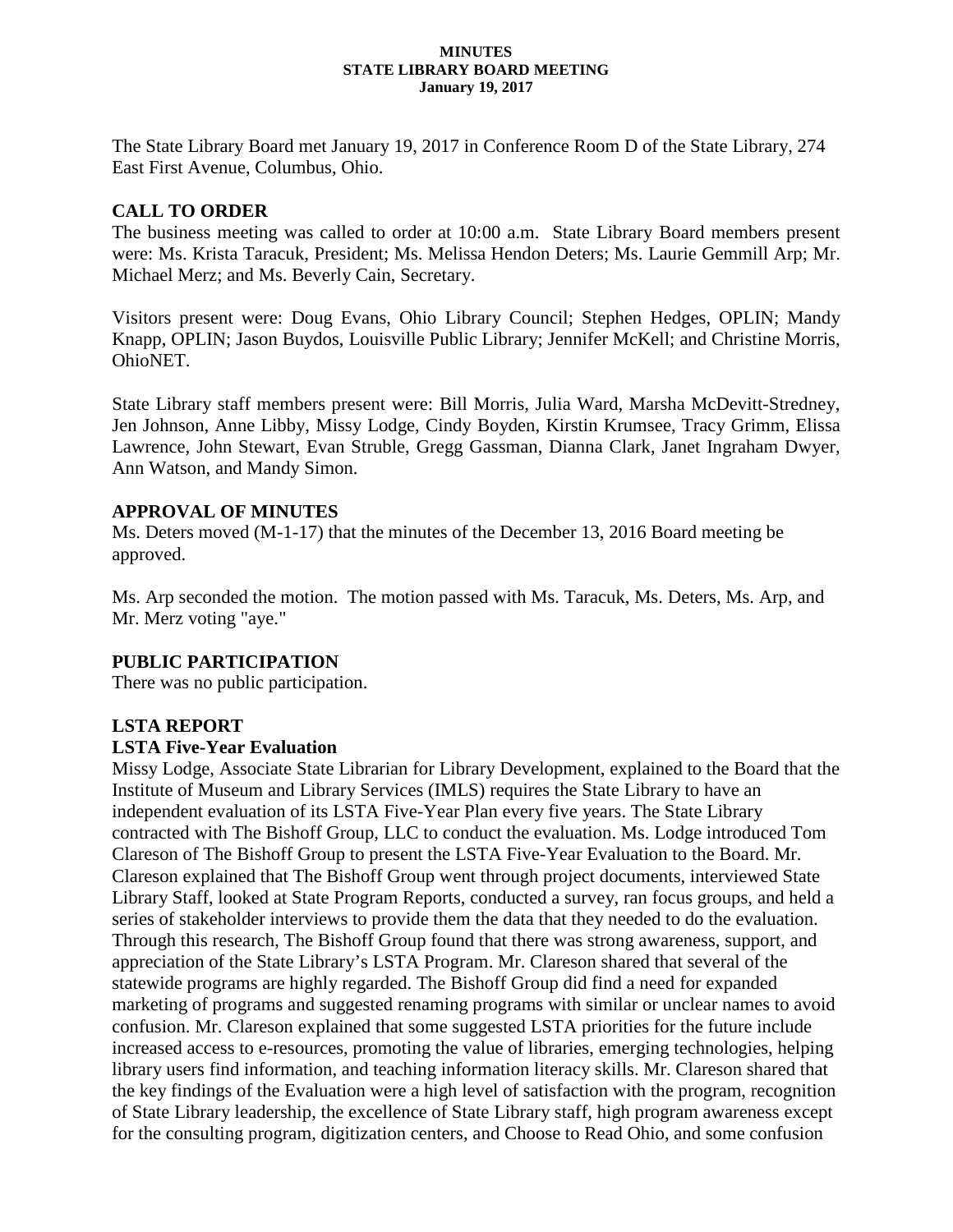Minutes State Library Board January 19, 2017 Page 2

with some program naming and branding. Mr. Clareson said that The Bishoff Group recommends that the State Library facilitate partnerships, aggregate data from multiple projects, collect and analyze data across projects, and to continue funding to sustain the major statewide initiatives. Mr. Clareson asked the Board for questions. Mr. Merz asked what the possible number of survey respondents was. Mr. Clareson responded that the number was very large, but that Ohio's response was very similar to other states. Ms. Arp shared that it is nice to hear that people around the state appreciate the staff of the State Library.

# **STATE LIBRARIAN'S REPORT**

# **Ethics Training**

Beverly Cain, State Librarian, reminded the Board that they are required to undergo training from the Ohio Ethics Commission which can be done online via webinar. She asked the Board to send their completion certificates to the State Library for filing.

# **New Staff Introductions**

Ms. Cain introduced two new employees to the Board. Mandy Simon joined the Library Programs and Development department as a Library Consultant working with strategic and space planning. Her previous experience includes the Bexley Public Library, Worthington Public Library, and several years working in sales and advertising. She is a Library Leadership Ohio and ILEAD USA Ohio graduate and was recognized by the American Library Association as an emerging leader. She has a Master of Library and Information Science from University of Illinois Urbana and a bachelor's degree in English from The Ohio State University. Elissa Lawrence joined the Research and Catalog Services department as a library assistant. Her previous experience includes the Department of Rehabilitation and Corrections and Fort Frye Local Schools. She earned her Bachelor of Education from Ohio University and her Master of Library and Information Science from Kent State University School of Library and Information Science.

# **UNFINISHED BUSINESS Louisville Public Library LSTA Grant**

Ms. Lodge shared that of the three grants that the Board did not act on at the last meeting, one library withdrew its application to submit an Open Grant application. The other two libraries submitted answers to the Board's questions last week for their review. Ms. Lodge explained that Jason Buydos from Louisville Public Library was in attendance to answer any further questions. Ms. Deters asked if the library already has the local match and Mr. Buydos responded that they did.

Ms. Arp moved (M-2-17) that a Library Services and Technology Act (LSTA) grant in the amount of \$50,000 from FFY16 funds be awarded to Louisville Public Library for a STEM project for the period of February 1, 2017–September 30, 2017.

Mr. Merz seconded the motion. The motion passed with Ms. Taracuk, Ms. Deters, Ms. Arp, and Mr. Merz voting "yes."

# **Mid-East Career and Tech Centers LSTA Grant**

Mr. Merz moved (M-3-17) that a Library Services and Technology Act (LSTA) grant in the amount of \$34,670 from FFY16 funds be awarded to Mid-East Career and Tech Centers for a STEM project for the period of February 1, 2017–September 30, 2017.